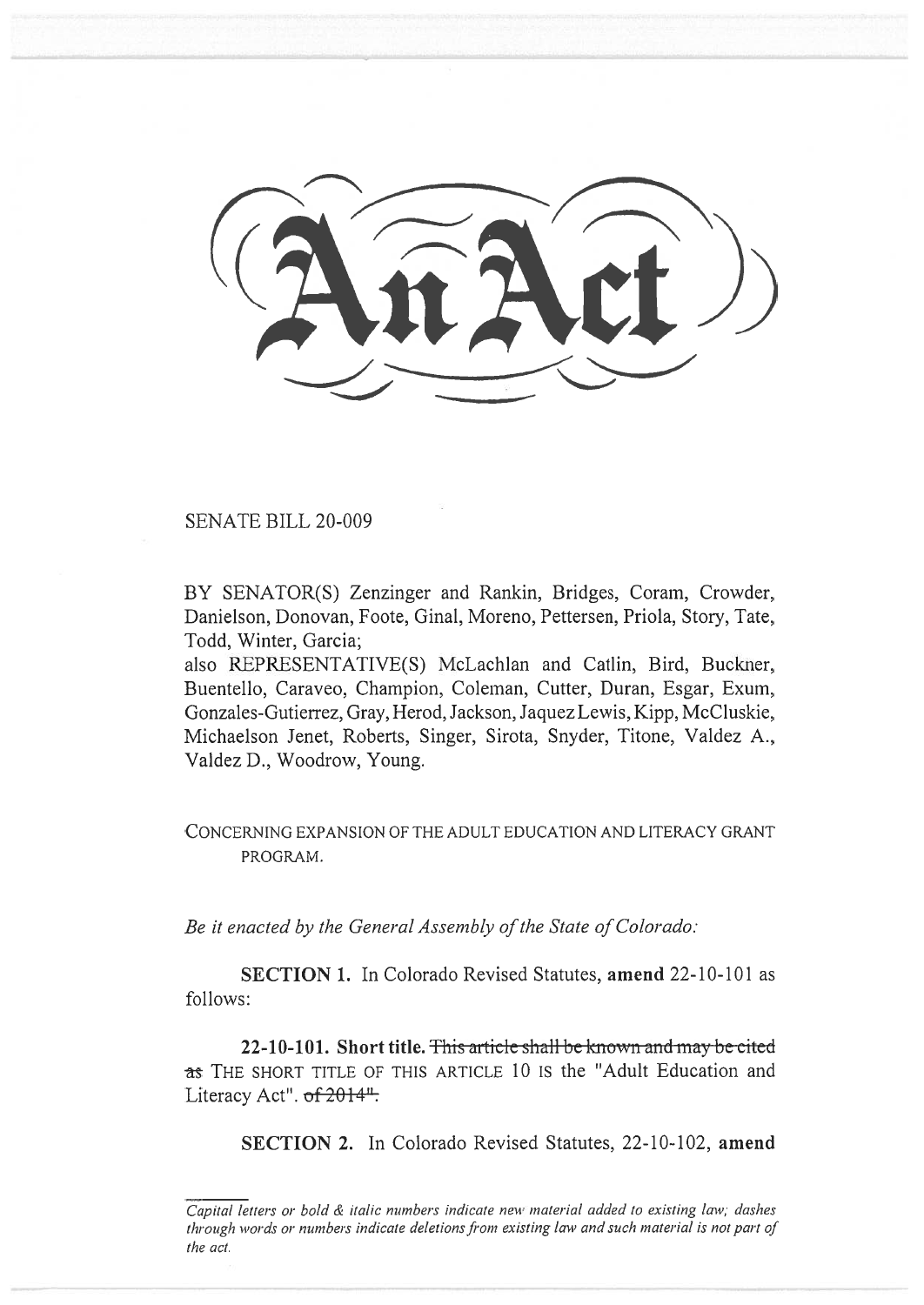(1)(e), (1)(f), (1)(g), (1)(h), and (2); and **add** (1)(e.5) and (1)(e.7) as follows:

**22-10-102. Legislative declaration.** (1) The general assembly finds that:

(e) Before Colorado can meet its workforce, educational attainment, and poverty-reduction goals, the state must address the need for adult education. A significant percentage of the state's working-age population lacks a high school diploma or its equivalent. Many of these individuals do not have basic literacy or numeracy skills and are unprepared for participation in postsecondary education and for participation in the twenty-first-century workforce. FURTHER, THESE INDIVIDUALS ARE UNPREPARED TO PROVIDE THE LEARNING SUPPORT AND ADVOCACY THAT THEIR OWN CHILDREN OR THE CHILDREN THEY CARE FOR REQUIRE.

(e.5) LITERACY AND LEVEL OF EDUCATIONAL ATTAINMENT NOT ONLY IMPACT AN INDIVIDUAL'S ABILITY TO GAIN EMPLOYMENT AT A SELF-SUFFICIENCY LEVEL, BUT EXTENSIVE RESEARCH SHOWS THAT THEY ARE ALSO KEY DETERMINING FACTORS IN THE EDUCATIONAL SUCCESS AND FUTURE EMPLOYMENT POTENTIAL OF THE INDIVIDUAL'S CHILDREN OR CHILDREN FOR WHOM THE INDIVIDUAL IS A CAREGIVER. A TWO-GENERATION APPROACH TO INCREASING LITERACY AND NUMERACY SKILLS IS ESSENTIAL FOR THE WORKFORCE OF TODAY AND TOMORROW AND FOR HELPING TO BREAK THE CYCLE OF POVERTY.

(e.7) WHILE SOME ADULTS REQUIRE EDUCATIONAL PROGRAMS THAT WILL IMPROVE THEIR LITERACY OR NUMERACY SKILLS TO GAIN HIGHER-PAYING LEVELS OF EMPLOYMENT, MANY ADULTS HAVE NOT COMPLETED NINTH GRADE OR MAY OTHERWISE BE IDENTIFIED AS LOWEST-LEVEL LEARNERS. BEFORE THESE ADULTS CAN ASPIRE TO HIGHER-LEVEL EMPLOYMENT, THEY REQUIRE MORE BASIC EDUCATIONAL PROGRAMS THAT SPECIALIZE IN ENGLISH LANGUAGE SKILLS AND ASSISTANCE IN OBTAINING A HIGH SCHOOL EQUIVALENCY CERTIFICATE.

(f) Effectively addressing the need for adult education requires the appropriation of state **moneys** MONEY to fund adult education and literacy programs that participate in workforce development partnerships OR EDUCATION ATTAINMENT PARTNERSHIPS AND THAT ENABLE INDIVIDUALS TO ACQUIRE THE BASIC AND MORE ADVANCED SKILLS NEEDED TO FUNCTION

## PAGE 2-SENATE BILL 20-009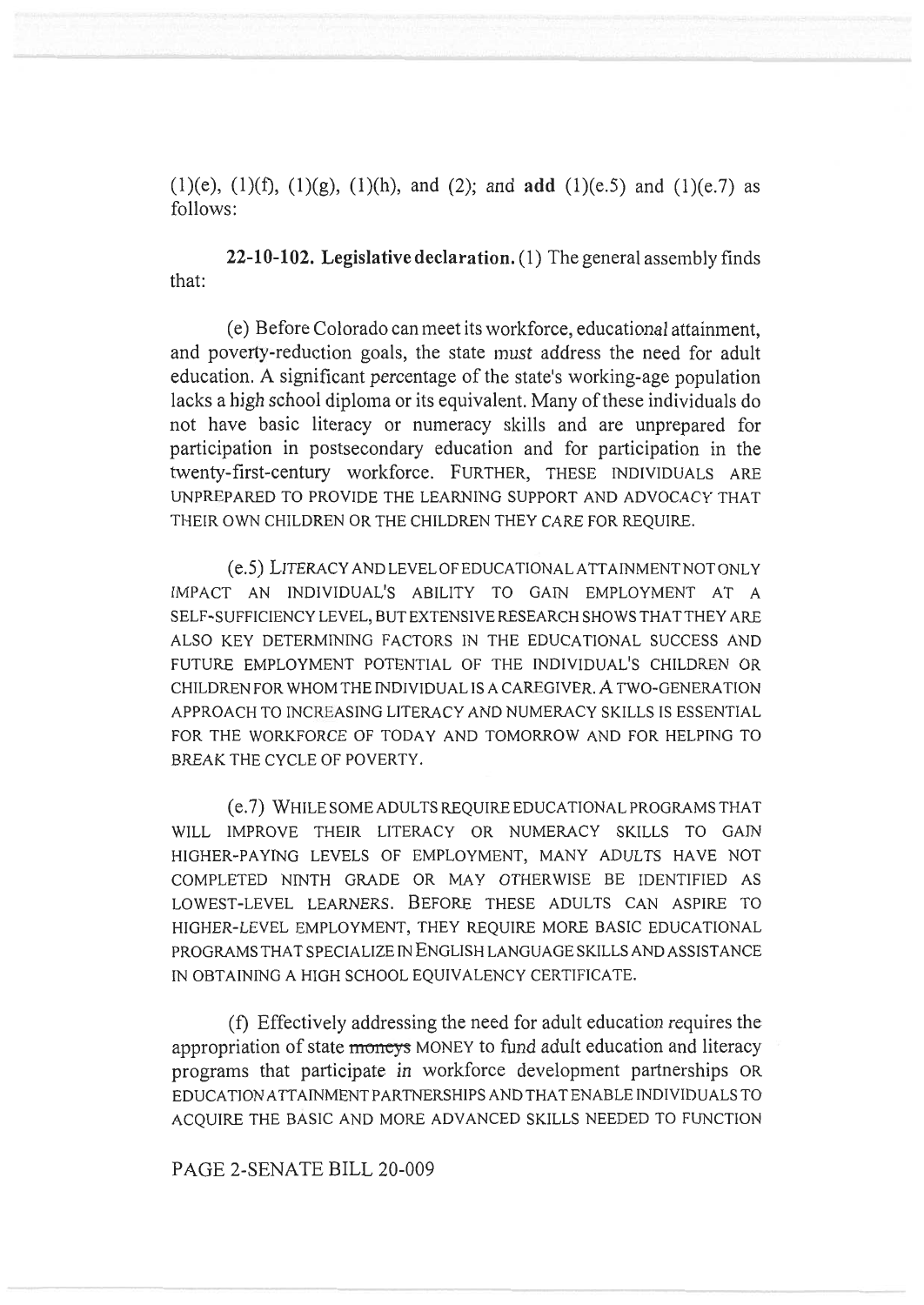EFFECTIVELY AS PARENTS, CAREGIVERS, EMPLOYEES, AND CITIZENS OF THE UNITED STATES. Although there are several postsecondary programs that focus on workforce development and skills acquisition, these programs typically assume that participants are or have been in the workforce in some capacity and have already attained a base level of literacy and numeracy. Adult education and literacy programs, however, are typically designed for adults who have been unable to enter the workforce in a meaningful capacity OR ARE LIMITED IN THEIR ABILITY TO SUPPORT THEIR CHILDREN'S EDUCATION OR PARTICIPATE IN SOCIETY due to a lack of basic literacy and numeracy skills.

(g) In return for state investment in adult education and literacy programs, these programs must refocus their mission to ensure that more low-skilled, low-income adults not only attain the basic literacy and numeracy skills that they lack but that they move as quickly as possible from skill acquisition to postsecondary credential attainment to employment SO THAT THEY MAY IMPROVE THEIR OWN AND THE NEXT GENERATION'S ABILITY TO PARTICIPATE IN THE CURRENT AND FUTURE IN-DEMAND SECTORS OF EMPLOYMENT, FUNCTION EFFECTIVELY IN SUPPORTING AND ADVOCATING FOR THEIR CHILDREN'S EDUCATION, AND ACTIVELY PARTICIPATE IN SOCIETY; and

(h) Successfully refocusing the mission of adult education and literacy programs requires the active collaboration and coordination of a variety of state agencies and organizations that are involved in adult education and literacy; ELEMENTARY, SECONDARY, AND postsecondary education; training and credential attainment; workforce development; economic development; and human services.

(2) The general assembly finds, therefore, that it is in the best interests of the state to establish an adult education and literacy grant program to provide state funding for public and private nonprofit adult education and literacy programs. Investing in these programs will enable them to serve a larger share of the state's eligible adult population and ensure that more adults can reach and complete the next level of education and training, thereby leading to better employment outcomes that enable more low-income, low-literacy adults to ultimately achieve economic self-sufficiency AND LEADING TO AN ADULT POPULATION THAT IS BETTER PREPARED TO SUPPORT THE EDUCATIONAL ATTAINMENT OF THE NEXT GENERATION AND ACTIVELY PARTICIPATE AS CITIZENS IN A DEMOCRATIC

PAGE 3-SENATE BILL 20-009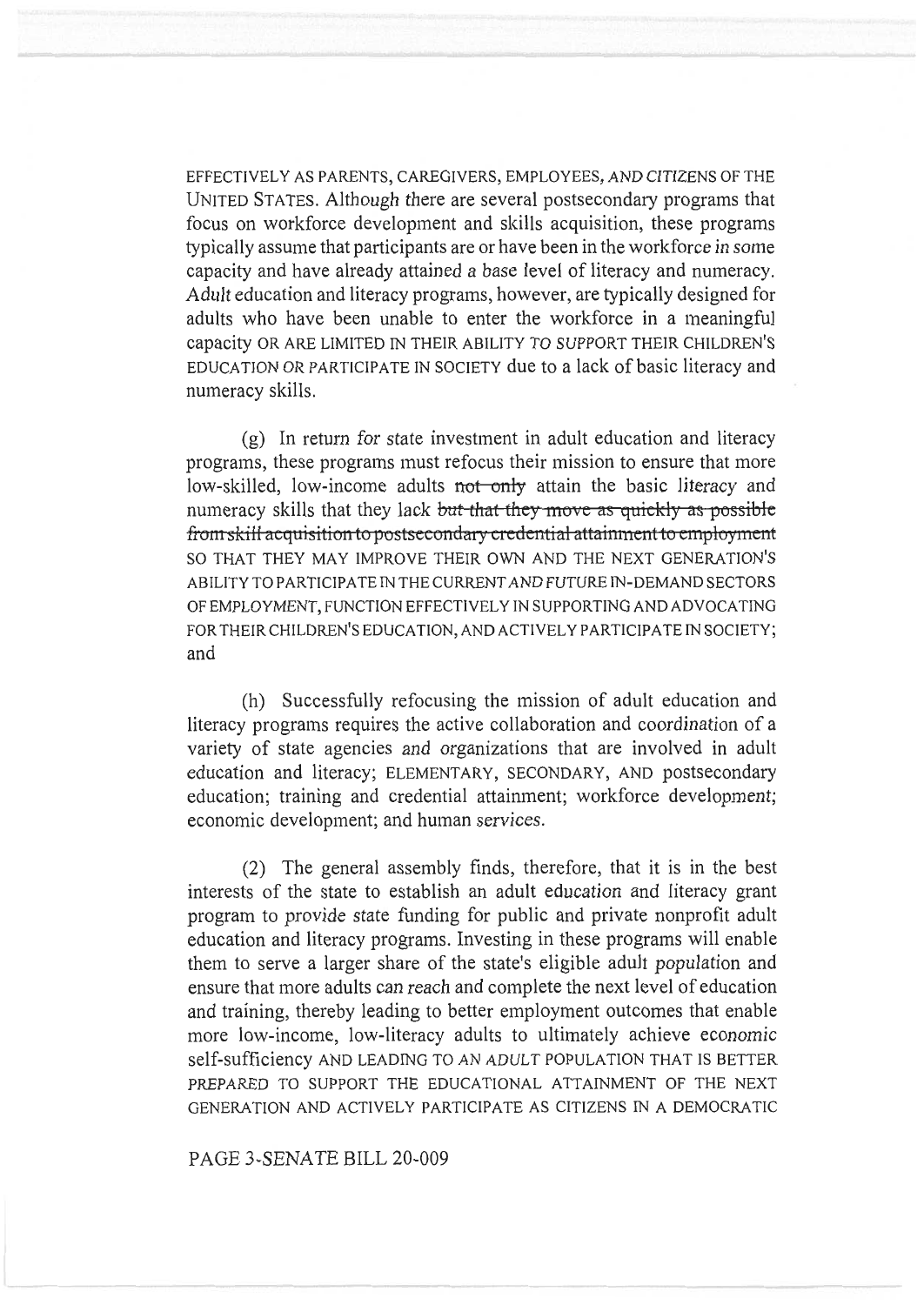SOCIETY.

**SECTION 3.** In Colorado Revised Statutes, 22-10-103, **amend** the introductory portion and (11)(a); **repeal** (7); and **add** (1.5) and (2.5) as follows:

**22-10-103. Definitions.** As used in this article ARTICLE 10, unless the context otherwise requires:

(1.5) "ADULT EDUCATION PROVIDER" MEANS ONE OF THE FOLLOWING ENTITIES THAT THE DEPARTMENT RECOGNIZES AS PROVIDING APPROPRIATE AND EFFECTIVE ADULT EDUCATION AND LITERACY PROGRAMS:

(a) A SECONDARY OR POSTSECONDARY, PUBLIC OR PRIVATE, NONPROFIT EDUCATIONAL ENTITY, INCLUDING BUT NOT LIMITED TO A SCHOOL DISTRICT, CHARTER SCHOOL, BOARD OF COOPERATIVE SERVICES, STATE INSTITUTION OF HIGHER EDUCATION, LOCAL DISTRICT COLLEGE, AND AREA TECHNICAL COLLEGE;

(b) A COMMUNITY-BASED NONPROFIT AGENCY OR ORGANIZATION;

(c) AN INDIAN TRIBE OR NATION;

(d) A LIBRARY;

(e) A LITERACY COUNCIL OR OTHER LITERACY INSTITUTE;

(f) A BUSINESS OR BUSINESS ASSOCIATION THAT PROVIDES ADULT EDUCATION AND LITERACY PROGRAMS EITHER ON SITE OR OFF SITE;

(g) A VOLUNTEER LITERACY ORGANIZATION;

(h) A LOCAL WORK FORCE BOARD, AS DEFINED IN SECTION 8-83-203, THAT OVERSEES A WORK FORCE DEVELOPMENT PROGRAM DESCRIBED IN THE "COLORADO CAREER ADVANCEMENT ACT", PART 2 OF ARTICLE 83 OF TITLE 8;

(i) A ONE-STOP PARTNER, AS DESCRIBED IN SECTION 8-83-216, UNDER THE "COLORADO CAREER ADVANCEMENT ACT", PART 2 OF ARTICLE 83 OF TITLE 8; OR

PAGE 4-SENATE BILL 20-009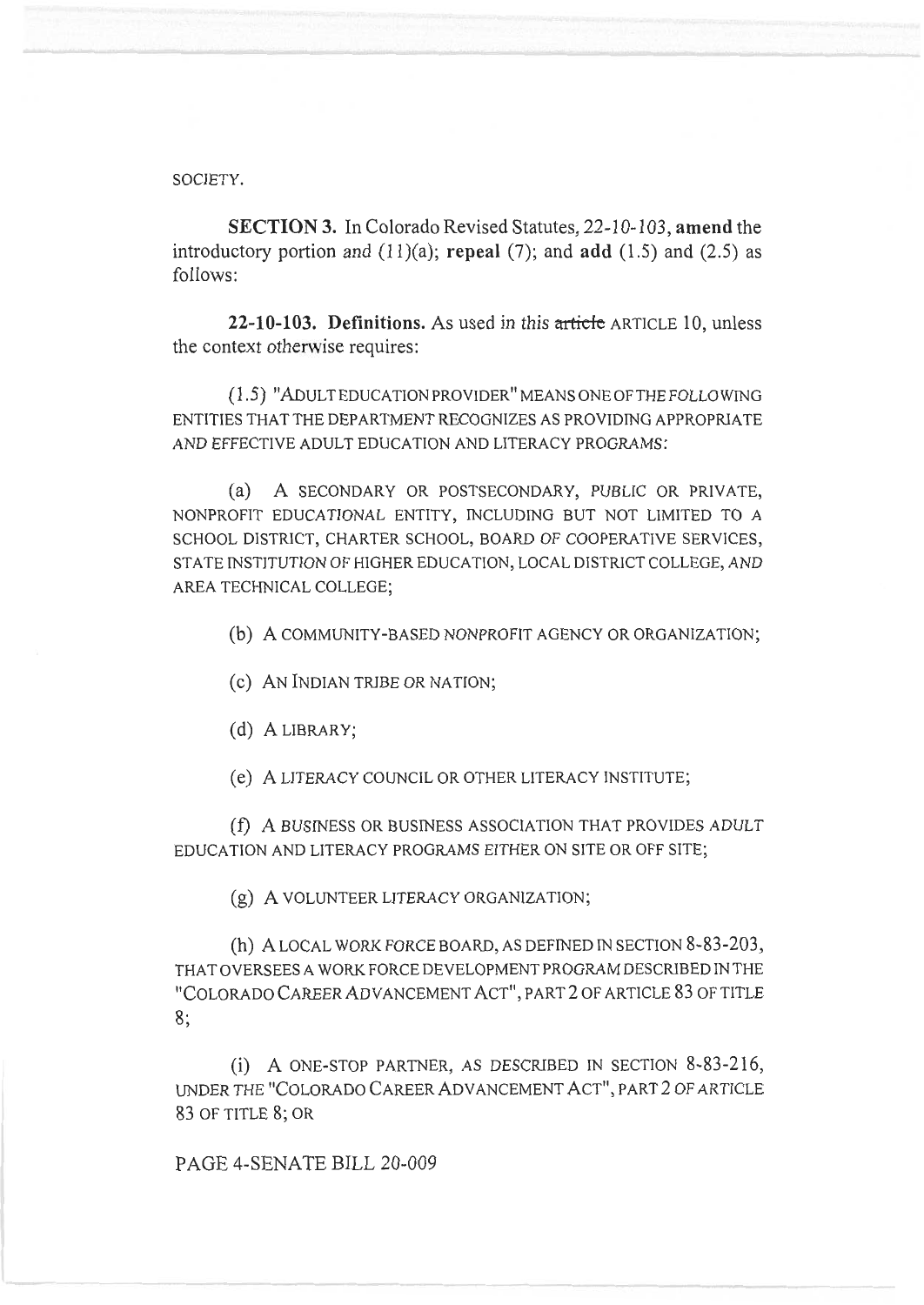$(i)$  A consortia of entities described in this subsection (1.5).

 $(2.5)$ "EDUCATION ATTAINMENT PARTNERSHIP" MEANS A COLLABORATION THAT ASSISTS ADULTS IN ATTAINING BASIC LITERACY AND NUMERACY SKILLS THAT LEAD TO ADDITIONAL SKILL ACQUISITION AND MAY LEAD TO POSTSECONDARY CREDENTIALS AND EMPLOYMENT. AT A MINIMUM, AN EDUCATION ATTAINMENT PARTNERSHIP MUST CONSIST OF AT LEAST ONE ADULT EDUCATION PROVIDER THAT IS NOT LISTED IN SUBSECTION  $(1.5)(a)$  OF THIS SECTION THAT PARTNERS WITH AT LEAST ONE ELEMENTARY OR SECONDARY SCHOOL OR SCHOOL DISTRICT, A PUBLIC OR PRIVATE INSTITUTION OF HIGHER EDUCATION, A LOCAL DISTRICT COLLEGE, OR AN AREA TECHNICAL COLLEGE.

(7) "Local education provider" means one of the following entities that the department recognizes as providing appropriate and effective adult education and literacy programs:

 $(a)$  A secondary or postsecondary, public or private, nonprofit educational entity, including but not limited to a school district, charter school, board of cooperative services, state institution of higher education, local district college, and area technical college;

(b) A community-based, nonprofit agency or organization;

 $(c)$  A library;

(d) A literacy council or other literacy institute;

(e) A business or business association that provides adult education and literacy programs either on-site or off-site;

(f) A volunteer literacy organization;

 $(g)$  A local work force board, as defined in section 8-83-203, C.R.S., that oversees a work force development program described in the "Colorado" Career Advancement Act", part 2 of article 83 of title 8, C.R.S.;

(h) A one-stop partner, as described in section  $8-83-216$ , C.R.S., under the "Colorado Career Advancement Act", part 2 of article 83 of title 8, C.R.S., or

PAGE 5-SENATE BILL 20-009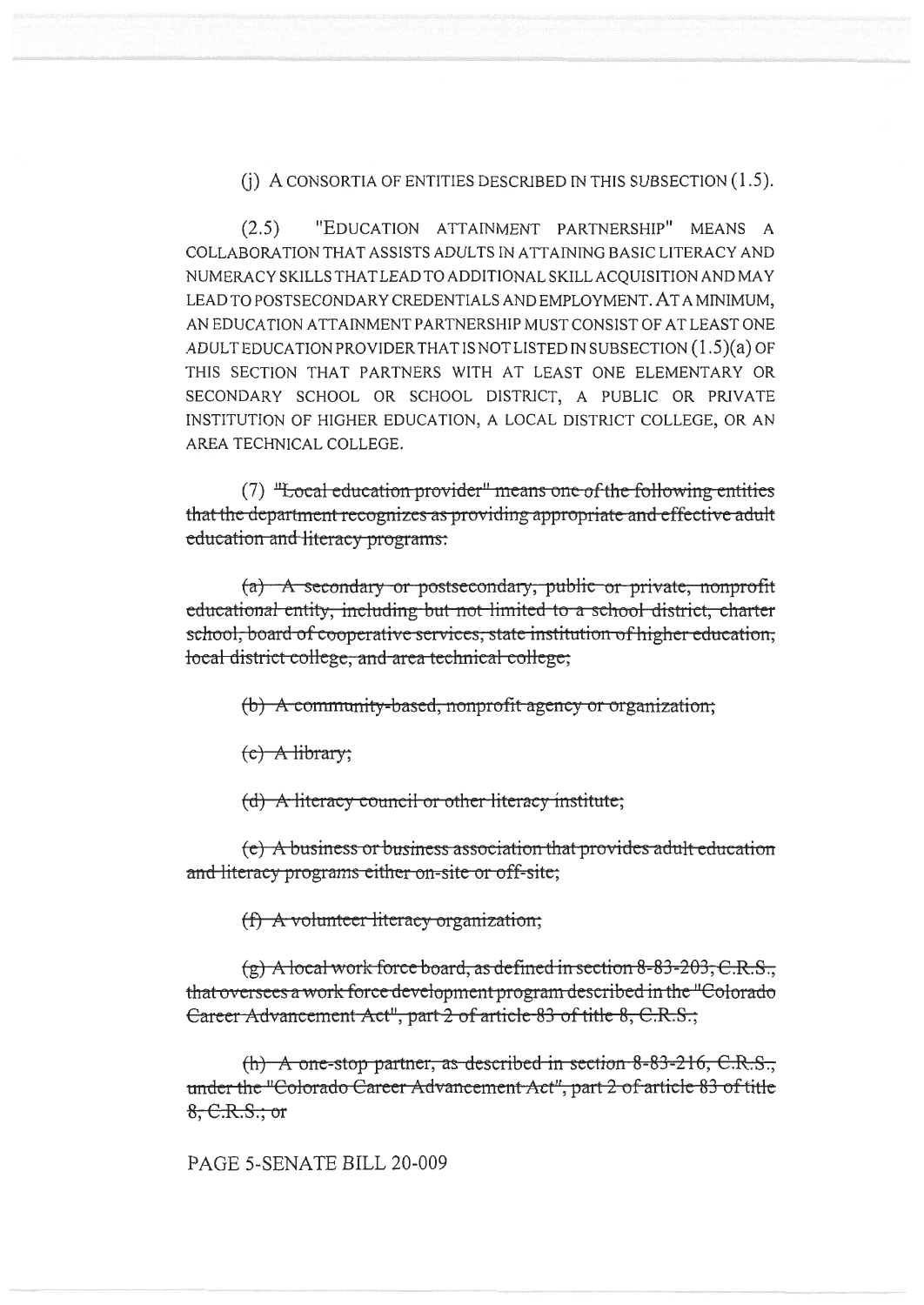## (i) A consortia of entities described in this subsection  $(7)$ .

(11) (a) "Workforce development partnership" means a collaboration that assists adults in attaining basic literacy and numeracy skills leading to additional skill acquisition, postsecondary credentials, and employment. At a minimum, a workforce development partnership must include at least one <del>local</del> ADULT education provider, at least one postsecondary education or training provider, and at least one workforce development provider.

**SECTION 4.** In Colorado Revised Statutes, 22-10-104, **amend** (1), (2) introductory portion, (2)(b), (3)(c)(II), and (3)(d); and **add** (3)(a.5) and  $(3)(c.5)$  as follows:

**22-10-104. Adult education and literacy grant program - created - rules. (1)** (a) There is created in the office the adult education and literacy grant program to provide funding for local ADULT education providers that are members of workforce development partnerships, through which eligible adults receive basic education in literacy and numeracy that leads to additional skills acquisition, postsecondary credential attainment, and employment, OR EDUCATION ATTAINMENT PARTNERSHIPS THAT ASSIST ADULTS IN ATTAINING BASIC LITERACY AND NUMERACY SKILLS THAT LEAD TO ADDITIONAL SKILL ACQUISITION, AND MAY LEAD TO POSTSECONDARY CREDENTIALS AND EMPLOYMENT, FOR THE PARTICIPATING ADULTS AND THEIR CHILDREN OR THE CHILDREN FOR WHOM THEY PROVIDE CARE.

(b)  $\overrightarrow{A}$  local AN ADULT education provider may apply to the office to receive a grant pursuant to this article ARTICLE 10 in accordance with the rules, procedures, forms, and timelines adopted by the state board. The office shall review each application and recommend appropriate grant recipients to the state board.

(c) Subject to available appropriations, the state board, taking into consideration the recommendations of the office, shall award adult education and literacy grants to local ADULT education providers. IN AWARDING GRANTS PAYABLE FROM STATE APPROPRIATIONS, THE STATE BOARD MAY GIVE PREFERENCE TO ADULT EDUCATION PROGRAMS THAT SERVE POPULATIONS THAT ARE UNDERSERVED BY FEDERAL FUNDING. The grants awarded are payable from appropriations from the general fund and from the adult education and literacy grant fund created in section

PAGE 6-SENATE BILL 20-009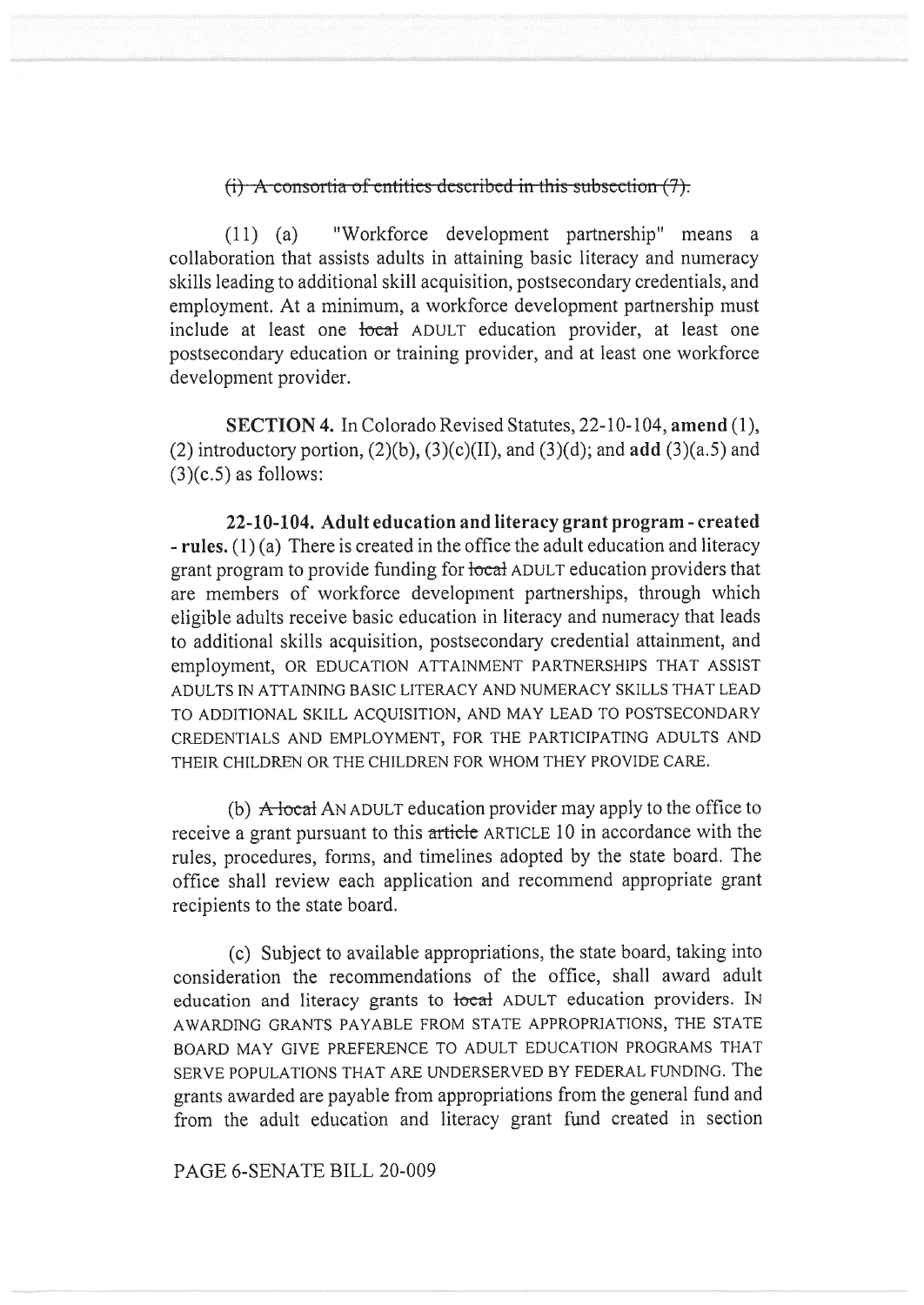22-10-107. The state board shall establish the amount and duration of each grant awarded and may award a grant for multiple fiscal years, subject to annual renewal. A grant recipient that receives a multi-year grant must annually submit to the office the necessary information to determine whether the grant recipient is making sufficient progress toward achieving the goals of the adult education and literacy program that were specified in the grant application. If the office finds that a grant recipient is not making sufficient progress toward achieving the goals, the state board shall not renew the grant for subsequent fiscal years.

(d)  $\overrightarrow{A}$  local AN ADULT education provider may use grant moneys MONEY received pursuant to this article ARTICLE 10 in combination with any moneys MONEY received from other public or private sources. A local AN ADULT education provider may use grant moneys MONEY received pursuant to this article ARTICLE 10 on behalf of a student WHO LACKS BASIC LITERACY OR NUMERACY SKILLS OR who is enrolled in or has completed the adult education and literacy program and OR is receiving training from a postsecondary education or training provider or from a workforce development provider that participates in the A workforce development partnership with the local ADULT education provider.

(2) The state board, in accordance with the "State Administrative Procedure Act", article 4 of title 24, C.R.S., shall promulgate rules to implement the grant program, which rules must include:

(b) The grant application requirements. At a minimum, EACH APPLICANT MUST:

(I) DEMONSTRATE THAT IT IS AN EXPERIENCED ADULT EDUCATION PROVIDER WITH A STRONG RECORD OF PROVIDING EDUCATION, CAREER, AND SUPPORTIVE SERVICE NAVIGATION TO ASSIST ADULT LEARNERS IN ATTAINING EMPLOYMENT, ENROLLING IN POSTSECONDARY EDUCATION, ENGAGING IN CIVIC ACTIVITIES, OR SUPPORTING THEIR OWN CHILDREN OR CHILDREN FOR WHOM THEY PROVIDE CARE IN ACHIEVING ACADEMIC SUCCESS;

 $(H)$  (II) Each applicant must Demonstrate that it is an active member of a workforce development partnership through which students receive basic cducation in literacy and numeracy that leads to additional skills acquisition, postsecondary credential-attainment, and employment OR AN EDUCATION ATTAINMENT PARTNERSHIP; and

PAGE 7-SENATE BILL 20-009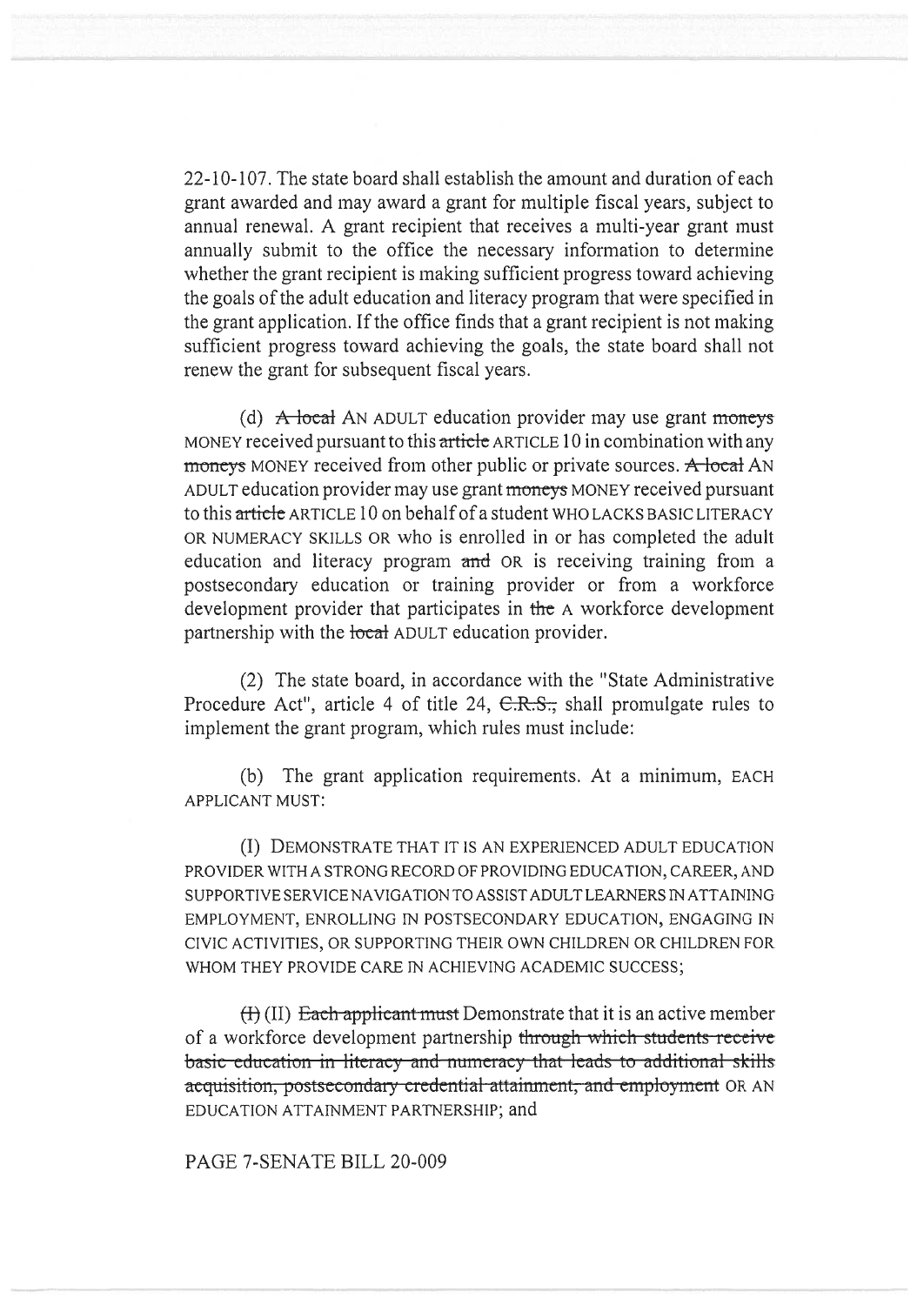$(H)$  (III) Each application must Specify the measurable goals of the adult education and literacy program that the applying local ADULT education provider expects to achieve using the grant moneys MONEY;

(3) The office, in evaluating grant applications, and the state board, in awarding grants, may consider, at a minimum, the following factors:

(a.5) THE PERCENTAGE OF ADULTS IN THE AREA TO BE SERVED USING GRANT MONEY WHO HAVE NOT COMPLETED NINTH GRADE AND ARE NOT ENROLLED IN OR HAVE NOT COMPLETED ADULT EDUCATION AND LITERACY PROGRAMS;

(c) (II) The percentage of eligible adults in the area to be served who are unemployed workers; **and** 

(c.5) WHETHER THE ADULT EDUCATION PROVIDER SERVES ELIGIBLE ADULTS WHO HAVE NOT COMPLETED NINTH GRADE OR MAY OTHERWISE BE IDENTIFIED AS LOWEST-LEVEL LEARNERS AND THE ADULT EDUCATION PROVIDER'S DEMONSTRATED SUCCESS IN SERVING THESE LEARNERS; AND

(d) The demonstrated success of the local ADULT education provider in enabling adults to attain basic literacy and numeracy skills and in assisting them through collaboration with postsecondary education or training providers and workforce development providers, to achieve additional skills attainment, postsecondary credential attainment, and employment TO ATTAIN ADDITIONAL SKILLS, POSTSECONDARY CREDENTIALS, EMPLOYMENT, AND INCREASED CAPACITY TO SUPPORT THE ACADEMIC ACHIEVEMENT OF THEIR OWN CHILDREN OR CHILDREN FOR WHOM THEY PROVIDE CARE.

**SECTION 5.** In Colorado Revised Statutes, 22-10-105, **amend**   $(1)(b)$ ,  $(1)(c)$ , and  $(2)(a)$  as follows:

**22-10-105. Evaluation of grants - report.** (1) (b) The department may audit the records and accounts of grant recipients relating to grants awarded pursuant to this article. A local ARTICLE 10. AN ADULT education provider shall make the records and accounts available to the department upon request.

(c) Upon completing an adult education and literacy program

PAGE 8-SENATE BILL 20-009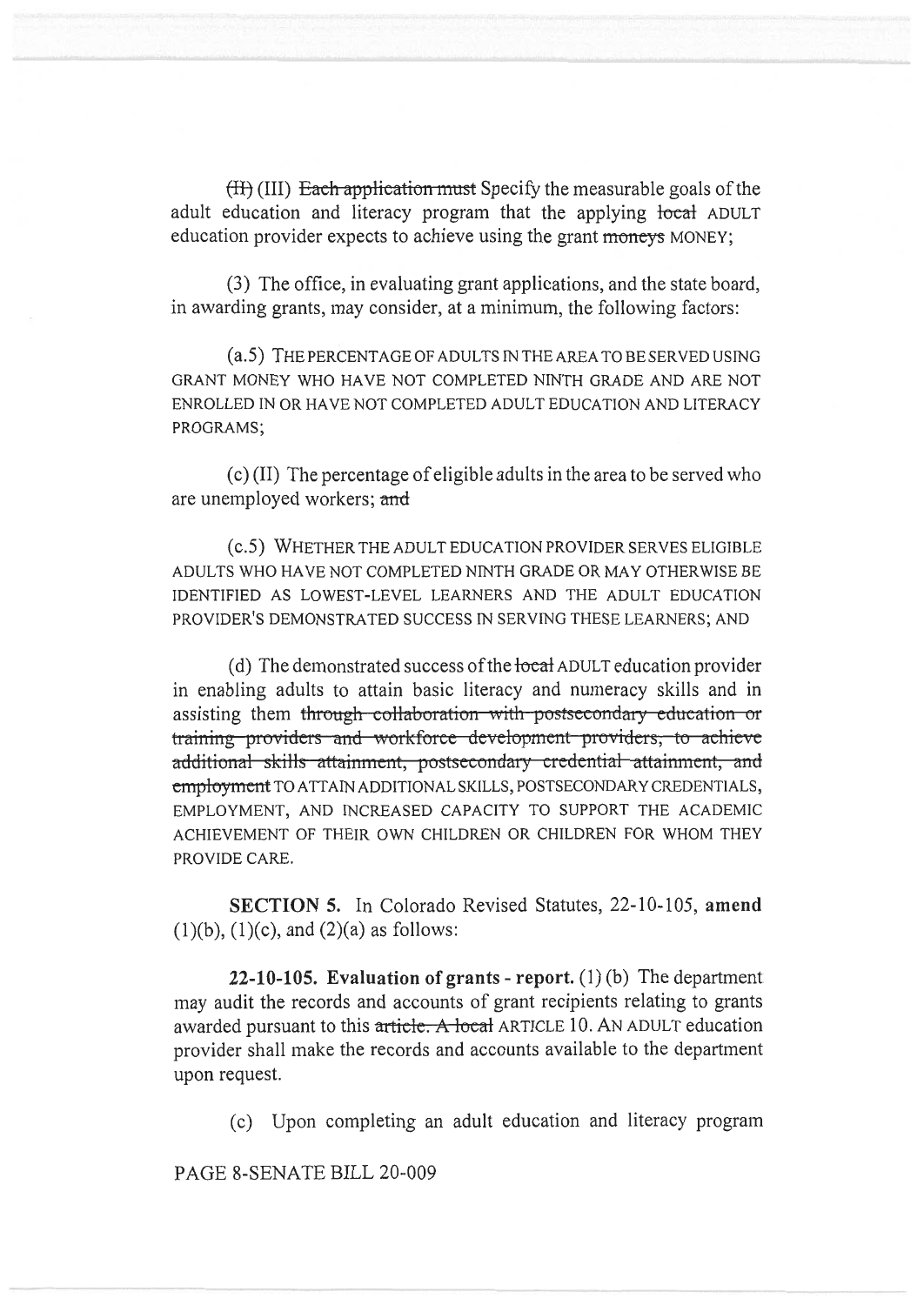funded, in whole or in part, by a grant awarded pursuant to this article, a local ARTICLE 10, AN ADULT education provider shall report to the department the same information concerning the state-funded program as is THAT THE DEPARTMENT SPECIFICALLY REQUESTS FROM THE INFORMATION required by Title II of the federal "Workforce Investment Act of 1998" as amended, 20 U.S.C. sec. 9201 et seq. "WORKFORCE INNOVATION AND OPPORTUNITY ACT", AS AMENDED, 29 U.S.C. SEC. 3101 ET SEQ., for federally funded programs. The department may request such additional information as may be required by rule of the state board.

(2) (a) The office shall prepare an annual report concerning the grant program that, at a minimum, addresses the use, allocation, and outcomes of the grant moneys MONEY, including the effectiveness of each program that receives a grant and the continuing level of unmet need for adult education within the state. In evaluating program outcomes, the office may consider, but need not be limited to considering, student participation, completion, educational attainment, employment, and poverty-reduction data and analysis. The report must also include an overview of the collaboration efforts of the office, the department of higher education, the department of labor and employment, the community college system, other local ADULT education providers, other postsecondary education or training providers, and other workforce development providers in meeting the state's need for adult education and literacy programs and workforce development.

**SECTION 6.** In Colorado Revised Statutes, 22-10-106, **amend** (1) introductory portion and  $(1)(a)$  as follows:

**22-10-106. Adult education and literacy - workforce development - meetings.** (1) The office shall convene periodic meetings of representatives of, at a minimum, the department of higher education, the department of labor and employment, the community college system, other local ADULT education providers, other postsecondary education or training providers, and other workforce development providers to discuss, at a minimum:

(a) Ways to increase the communication and collaboration among adult education and literacy programs, ELEMENTARY AND SECONDARY EDUCATION PROGRAMS, postsecondary education or training programs, and workforce development programs within the state; and

PAGE 9-SENATE BILL 20-009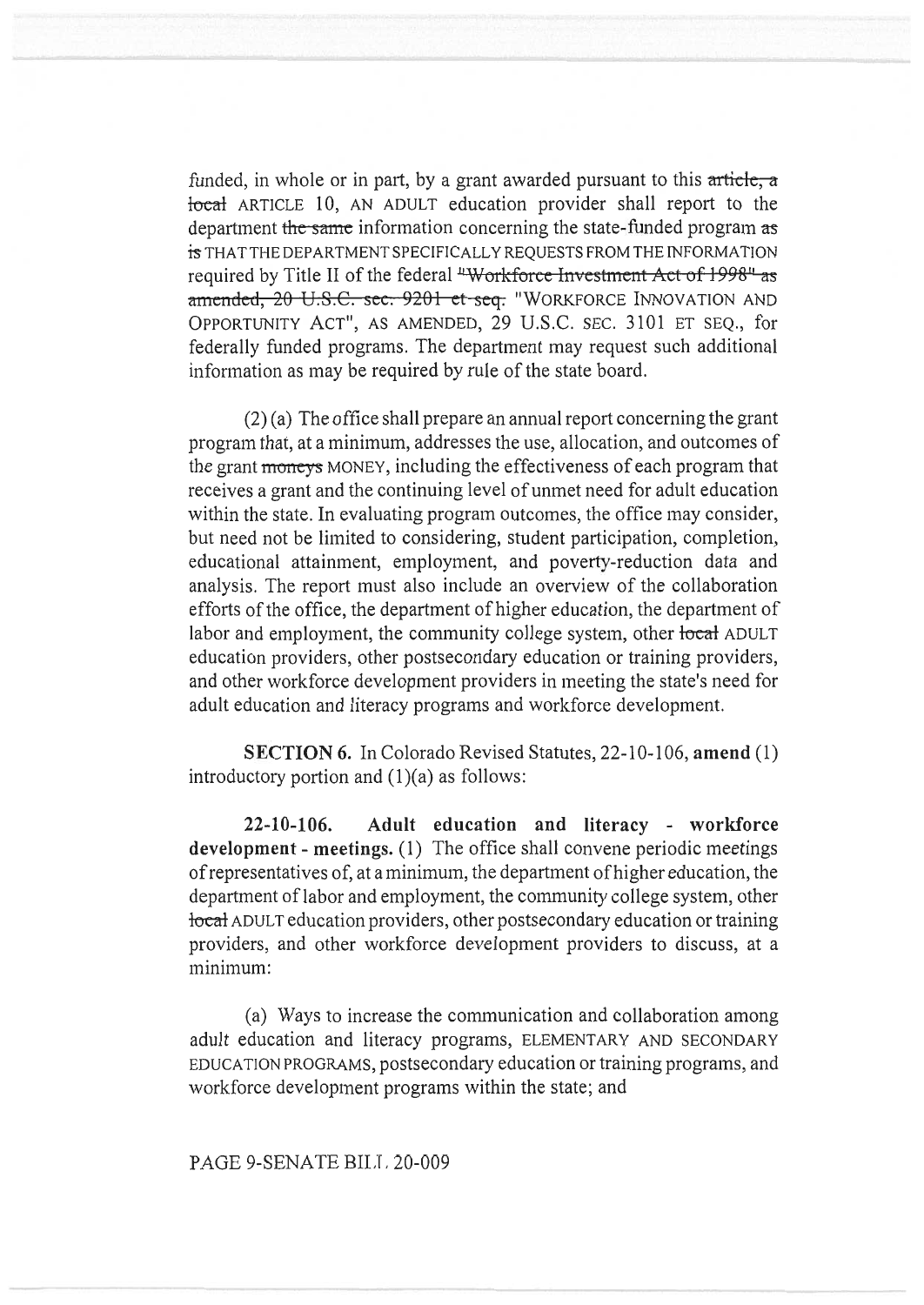**SECTION 7.** In Colorado Revised Statutes, 22-10.3-102, **amend**   $(4)(b)$  as follows:

**22-10.3-102. Definitions.** As used in this article 10.3, unless the context otherwise requires:

(4) "Qualified provider" means a provider that meets the criteria set forth in section 22-10.3-103 (3) and that:

(b) Is  $\alpha$  local AN ADULT education provider, as defined in section  $22 - 10 - 103$  (7) SECTION 22-10-103 (1.5).

**SECTION 8. Safety clause.** The general assembly hereby finds,

## PAGE 10-SENATE BILL 20-009